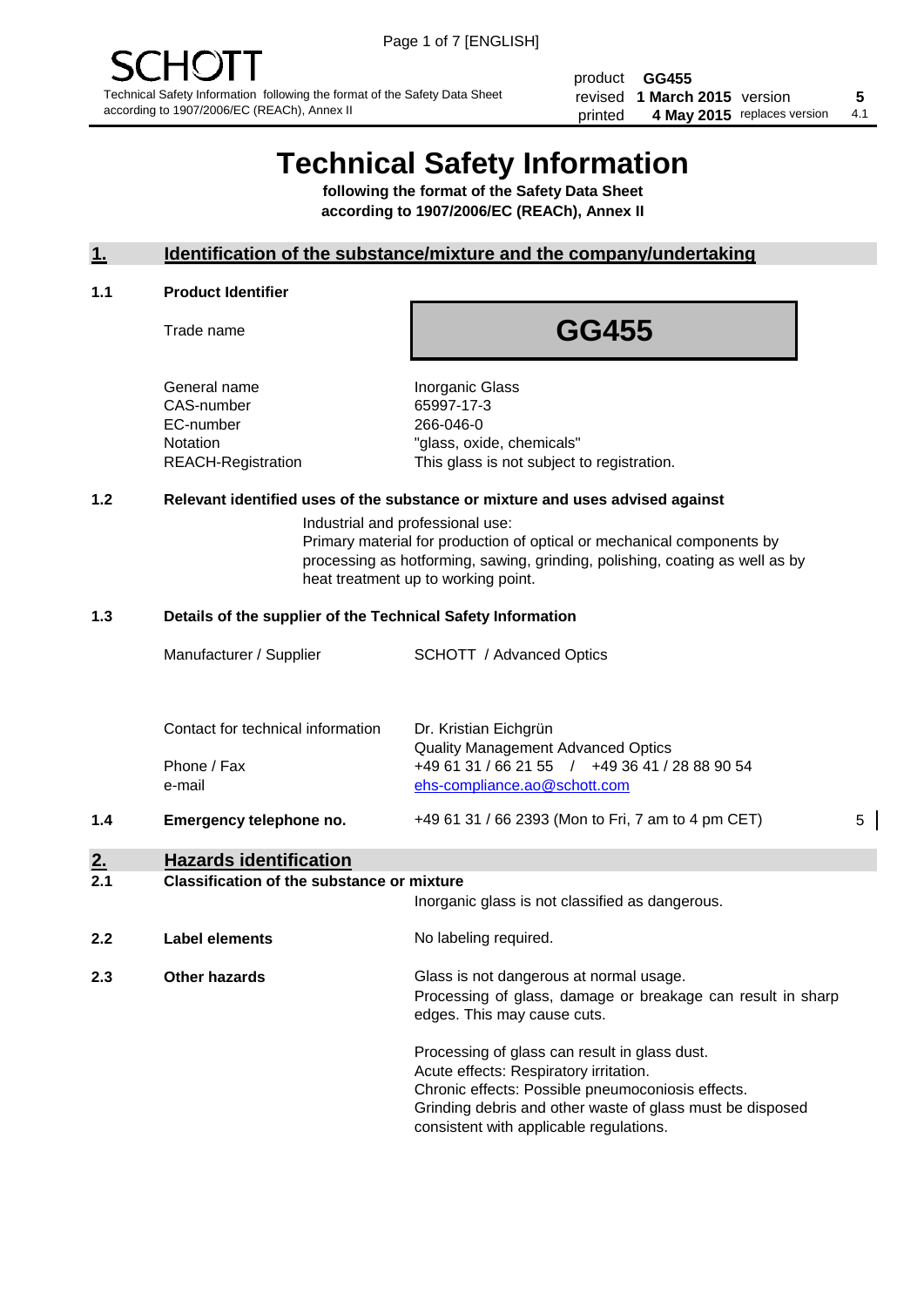# **3. Composition/information on ingredients**

#### **3.1 Substances**

As the substance glass is not included in the candidate list of substances of very high concern, currently there are no information duties according to article 33 of REACH. However for the production of glass we may use substances, which are on the candidate list and had been included in Annex XIV of the REACH regulation or could be included in future . These powdery substances are not present as such in the final glass; they are fully integrated into the glass matrix through the melting process. Thus they loose their original characteristics. The main components are listed as additional information in chapter 16. For more information please refer to ehs-compliance.ao@schott.com.

#### **3.2 Mixtures**

Glass is classified as substance acc. to regulation (EC) No 987/2008 (amending of Reach-Reg.).

### **4. First aid measures**

#### **4.1 Description of first aid measures**

| <b>General information</b> | Glass is no hazardous substance. The following information<br>refer to glass dust and glass splinter which may result from<br>processing or breakage. |
|----------------------------|-------------------------------------------------------------------------------------------------------------------------------------------------------|
| <b>After inhalation</b>    | Supply fresh air; consult doctor in case of complaints                                                                                                |
| After skin contact         | Normally not dangerous.                                                                                                                               |
|                            | Consult doctor in case of complaints.                                                                                                                 |
| After eye contact          | Rinse under running water.                                                                                                                            |
|                            | Consult doctor in case of complaints.                                                                                                                 |
| <b>After swallowing</b>    | Consult doctor                                                                                                                                        |

### **4.2 Most important symptoms and effects, both acute and delayed**

none known

**4.3 Indication of immediate medical attention and special treatment needed** 

|     |                                                                     | none                           |
|-----|---------------------------------------------------------------------|--------------------------------|
| 5.  | <b>Fire fighting measures</b>                                       |                                |
| 5.1 | <b>Extinguishing media</b>                                          | no requirements                |
| 5.2 | Special hazards arising from the substance or mixture               | none. Glass is noncombustible. |
| 5.3 | <b>Advice for firefighters</b>                                      | none                           |
| 6.  | <b>Accidental release measures</b>                                  |                                |
| 6.1 | Personal precautions, protective equipment and emergency procedures |                                |
|     |                                                                     | none                           |
| 6.2 | <b>Environmental Precautions</b>                                    | none                           |
| 6.3 | Methods and material for containment and cleaning up                | none                           |
| 6.4 | Reference to other sections                                         | none                           |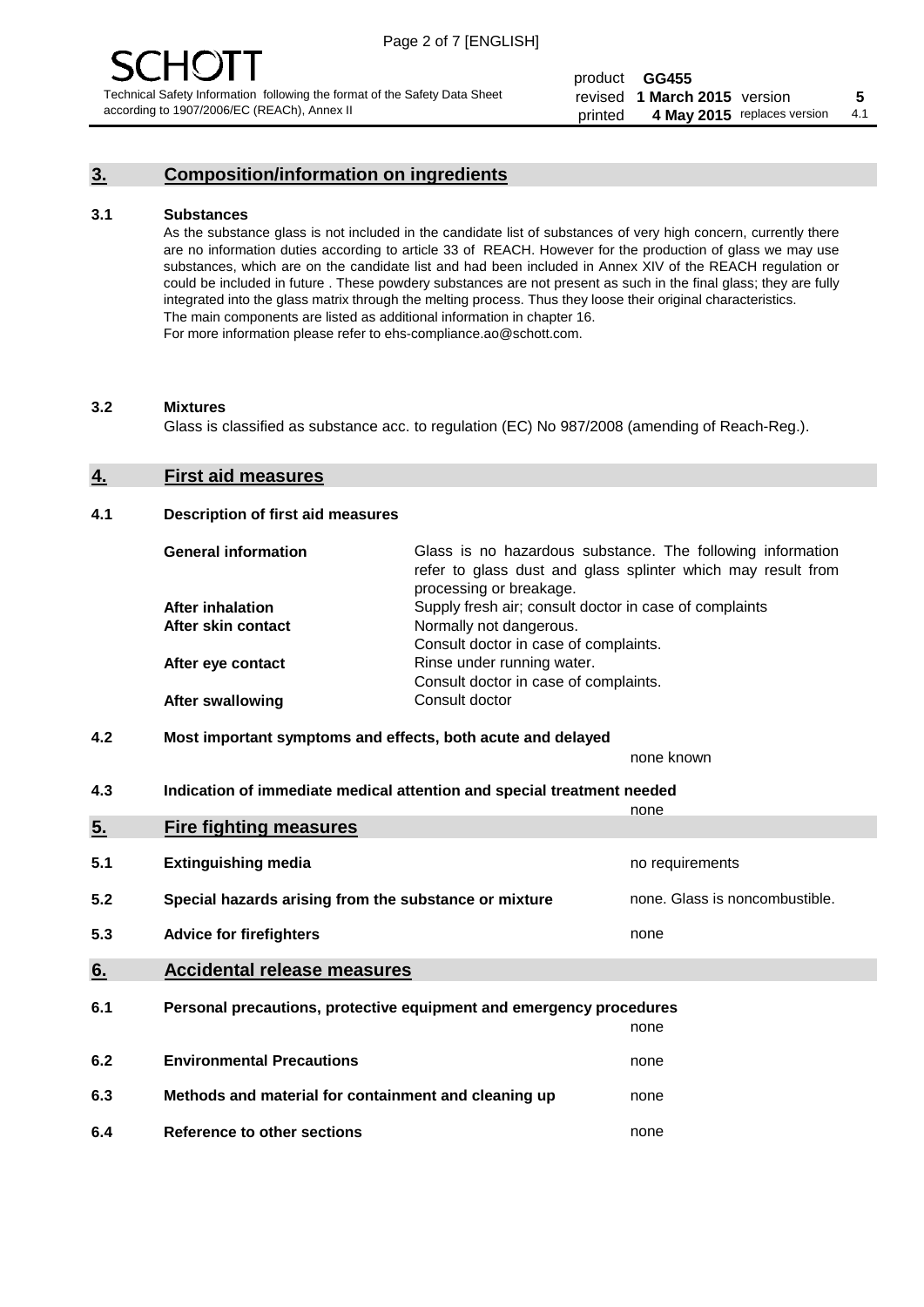

| <u>7.</u><br>7.1 | <b>Handling and storage</b>                                                                                      |                                                                                                                                                                                                                                                                                                                                                                                     |
|------------------|------------------------------------------------------------------------------------------------------------------|-------------------------------------------------------------------------------------------------------------------------------------------------------------------------------------------------------------------------------------------------------------------------------------------------------------------------------------------------------------------------------------|
|                  | <b>Precautions for safe handling</b>                                                                             | Avoid breakage because of injury risk by sharp edges.                                                                                                                                                                                                                                                                                                                               |
| 7.2              | Conditions for safe storage, including any incompatibilities                                                     | Store in dry environment. Avoid excessive humidity.                                                                                                                                                                                                                                                                                                                                 |
| 7.3              | Specific end use(s)                                                                                              | see section 1.2                                                                                                                                                                                                                                                                                                                                                                     |
| <u>8.</u>        | <b>Exposure controls / personal protection</b>                                                                   |                                                                                                                                                                                                                                                                                                                                                                                     |
| 8.1              | <b>Control parameters</b><br>Regulation<br>Value<br>0,3 mg / $m3$<br>peak limit<br>no information<br>teratogenic | In case of dust formation, declaration for FUSED SILICA, CAS-No: 60676-86-0<br>TRGS 900 - GERMAN OCCUPATIONAL EXPOSURE LIMIT VALUES (01/2006)<br>(EXPOSURE LIMIT VALUE) with reference to the respirable fraction.<br>There is no reason to fear a risk of damage to the developing embryo<br>or foetus when limit value is adhered to                                              |
| 8.2              | <b>Exposure controls</b><br>in general.                                                                          | Technical measures and appropriate work processes have higher priority than personal<br>protective equipment. Provide adequate ventilation by local exhaust ventilation or ventilation<br>Adequate assessment tools for verification of effectivity of the protective measures includes<br>methods of measurements as described in "Technischen Regeln for Gefahrstoffe (TRGS) 402. |
|                  | <b>Respiratory Protection</b>                                                                                    | Technical measure: wet grinding/processing, avoid dust<br>formation.<br>If glass dust or particulates are above the national exposure<br>limits use a national approved respirator for dust and fibers.                                                                                                                                                                             |
|                  | <b>Hand Protection</b>                                                                                           | Use protective gloves and safety wristbands for protection<br>against cut injuries.                                                                                                                                                                                                                                                                                                 |
|                  | Eye Protection                                                                                                   | Use industrial safety glasses that meet national standards.                                                                                                                                                                                                                                                                                                                         |
|                  | <b>Personnel Protection</b>                                                                                      | Use safety skirting for protection from sharp edges.<br>Wear safety shoes.                                                                                                                                                                                                                                                                                                          |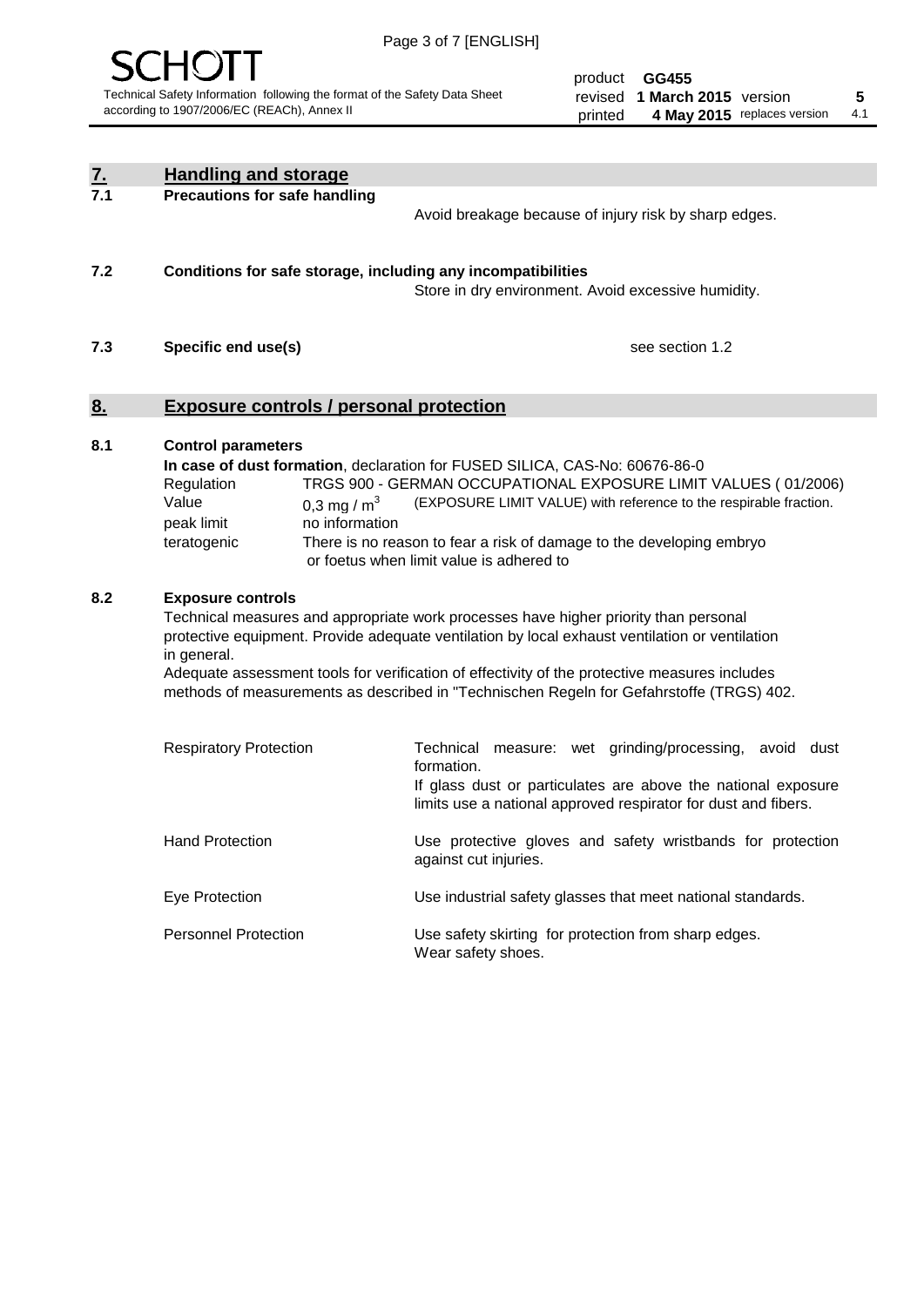# **9. Physical and chemical properties**

#### **9.1 Information on basic physical and chemical properties**

|     | Appearance                            |                                                    |
|-----|---------------------------------------|----------------------------------------------------|
|     | <b>Physical state</b>                 | solid                                              |
|     | <b>Colour</b>                         | transparent or coloured                            |
|     | <b>Odour</b>                          | odourless                                          |
|     | pH-value                              | not applicable                                     |
|     | Boilling point/boilling range         | not applicable                                     |
|     | Melting point/melting range           | 529 °C                                             |
|     |                                       | Transformation temperature according to ISO 7884-8 |
|     | <b>Flashpoint</b>                     | not combustible                                    |
|     | <b>Combustibility</b>                 | not combustible                                    |
|     | Ignition temperature                  | none                                               |
|     | <b>Auto flammability</b>              | none                                               |
|     | Danger of explosion                   | none                                               |
|     | <b>Explosive limits upper / lower</b> | none                                               |
|     | <b>Oxidizing characteristics</b>      | none                                               |
|     | Vapour pressure                       | not applicable                                     |
|     | Density (20 °C)                       | $2,56$ g/ccm                                       |
|     | <b>Water solubility</b>               | not applicable                                     |
|     | <b>Fat solubility</b>                 | not applicable                                     |
|     | n-octanol-water partition coefficient | not applicable                                     |
|     | <b>Other information</b>              | none                                               |
| 9.2 | <b>Other information</b>              | none                                               |

# **10. Stability and Reactivity**

#### **10.1 Reactivity**

Glass is a stable material. Glass is inert to many chemicals, but may react to hot, strong alkaline solutions and with hydrofluoric, fluorosilicic and phosphoric acids. When heated to temperatures above the melting point, metal oxide fumes may be emitted.

Glass is an amorphous, inorganic, usually transparent or translucent substance consisting of a mixture of silicates or sometimes borates or phosphates as glass formers. With additions of modifiers a melt is produced at high temperatures, that cools to a solid state without crystallization.

#### **10.2 Chemical stability**

Glass is stable at normal environmental conditions.

**10.3 Possibility of hazardous reactions** 

No hazardous reactions at intended use.

| 10.4 | <b>Conditions to avoid</b>              | see section 10.1 |
|------|-----------------------------------------|------------------|
| 10.5 | Incompatible materials                  | see section 10.1 |
| 10.6 | <b>Hazardous decomposition products</b> | see section 10.1 |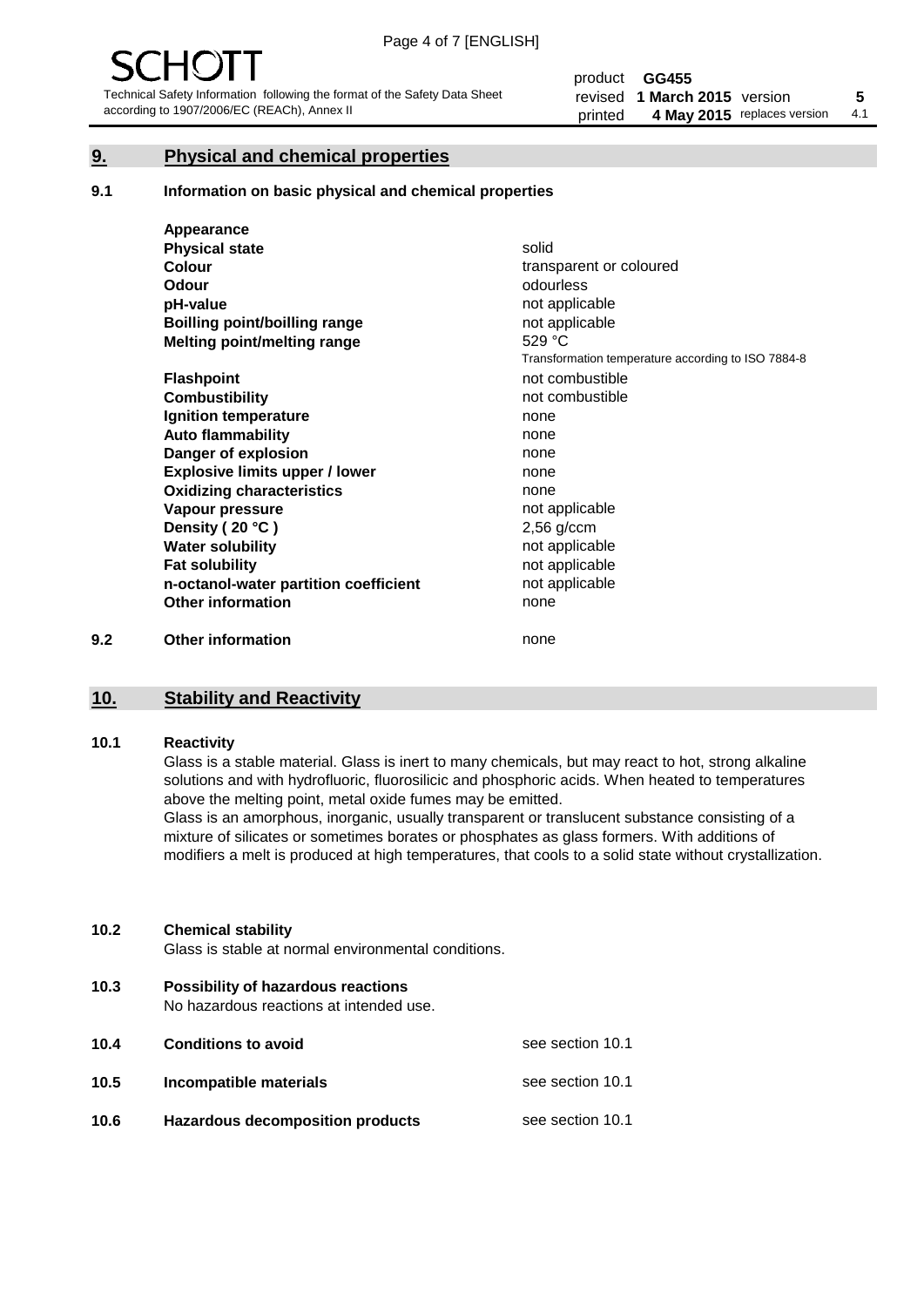

# **11. Toxicological information**

**11.1 Information on toxicological effects** Toxicological data are not available.

# **12. Ecological information**

- **12.1 Toxicity**
- **12.2 Persistence and degradability**
- **12.3 Bioaccumulative potential**
- **12.4 Mobility in soil**
- **12.5 Results of PBT and vPvB assessment**
- **12.6 Other adverse effects**

# **13. Disposal considerations**

**13.1 Waste treatment methods**

| Disposal according to local regulations |
|-----------------------------------------|
|                                         |

unknown unknown unknown unknown

unknown unknown

| <u>14.</u> | <b>Transport information</b>                                            |                     |
|------------|-------------------------------------------------------------------------|---------------------|
| 14.1       | <b>UN Number</b>                                                        | no requirements     |
| 14.2       | <b>UN Proper Shipping Name</b>                                          | no requirements     |
| 14.3       | <b>Transport hazard class(es)</b>                                       | no requirements     |
| 14.4       | Packing group                                                           | no requirements     |
| 14.5       | <b>Environmental hazards</b>                                            | no requirements     |
| 14.6       | Special precautions for user                                            | see sections 6 to 8 |
| 14.7       | Transport in bulk according to Annex II of MARPOL73/78 and the IBC Code |                     |
|            |                                                                         | no requirements     |

# **15. Regulatory information**

## **15.1 Safety, health and environmental regulations/legislation specific for the substance or mixture**

**REACH** Under REACH glass is classified as a "Substance". According to Appendix V Number 11 of the REACh regulation glass is exempted from registration if specified conditions are met. SCHOTT AG, Advanced Optics has examined this conditions for its products. This glass is not subject to registration.

**RoHS** This glass does not contain - according to our knowledge - materials in concentrations, whose placing on the market is forbidden in accordance to the current requirements of the European Directive 2011/65/EU. This glass contains cadmium to achieve it's particular characteristics. It is compliant to the RoHS due to the exemptions specified in the annex of the RoHS.

**United Nations Globally Harmonized System (UN-GHS) related to safety information.**

This information considers also the requirements of the UN-GHS related to safety information.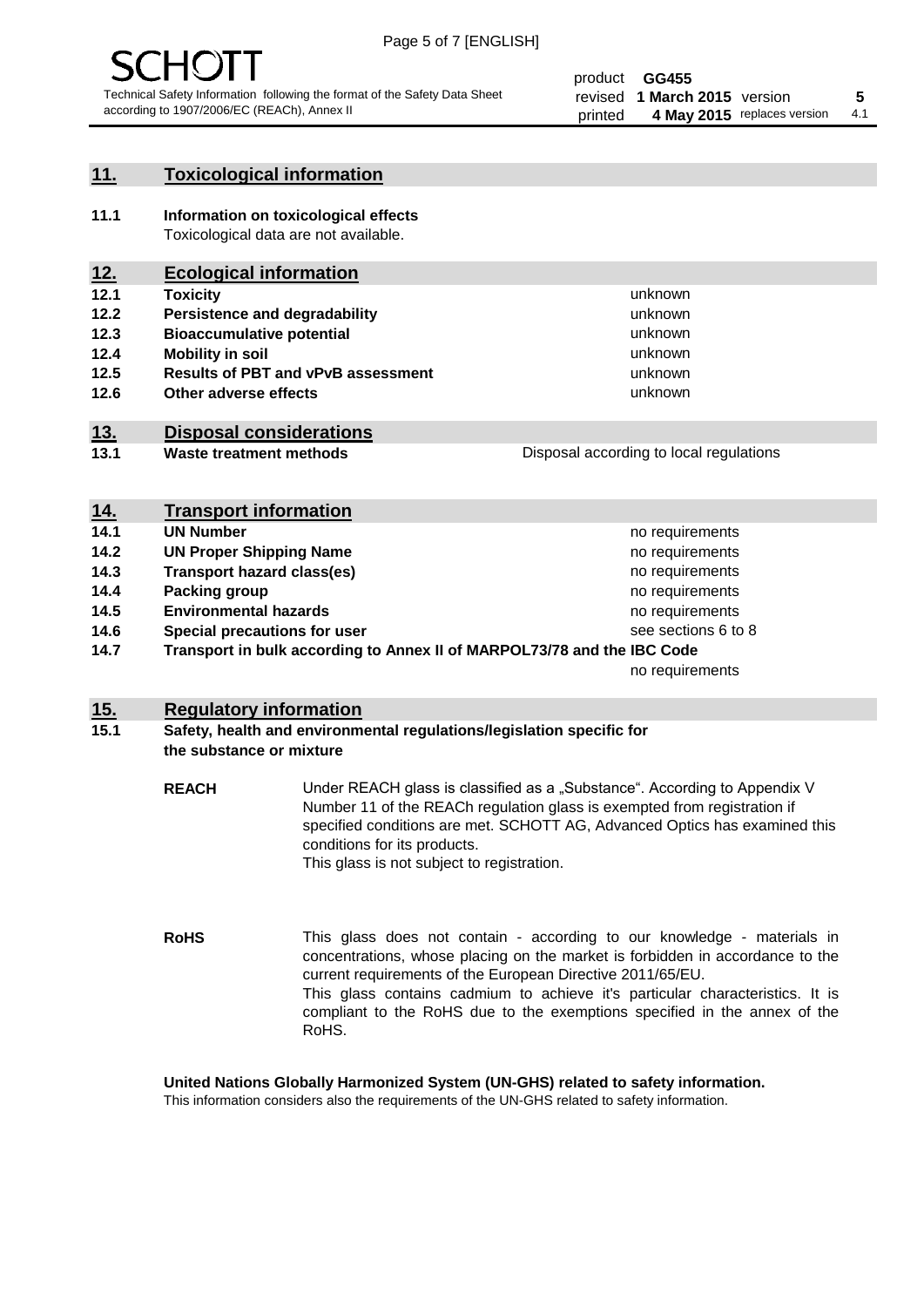# - JF

Technical Safety Information following the format of the Safety Data Sheet according to 1907/2006/EC (REACh), Annex II

#### product **GG455** revised **5 1 March 2015** version printed 4 May 2015 replaces version 4.1

# **15.2 Chemical Safety Assessment**

A Chemical Safety Assessment has not been carried out.

# **16. Other information**

# **16.1 Composition of mixture according to raw materials, based on the oxides.**

| chemical        |               | proportion    | <b>SVHC (REACH)</b> | Reg.  | <b>OSHA</b>                                             | <b>ACGIH</b>                                 | Carc. |
|-----------------|---------------|---------------|---------------------|-------|---------------------------------------------------------|----------------------------------------------|-------|
| name            | <b>CAS-No</b> | of weigth (%) | (Y/N)               | (Y/N) | <b>PEL</b>                                              | <b>TLV</b>                                   | (Y/N) |
| Boron Oxide     | 1303-86-2     | $1 - 10$      | Yes                 | Yes   | $15 \text{ mg/m}^3$                                     | $10 \text{ mg/m}^3$                          | No    |
| Calcium Oxide   | 1305-78-8     | $1 - 10$      | No                  | Yes   | $5 \text{ mg/m}^3$                                      | $2 \text{ mg/m}^3$                           | No    |
| Cadmium Oxide   | 1306-19-0     | < 1           | Yes                 | Yes   |                                                         | $0.2 \text{ mg/m}^3$ 0.01 mg/m <sup>3</sup>  | Yes   |
| Potassium Oxide | 12136-45-7    | $1 - 10$      | No                  | No    | N/A                                                     | N/A                                          | No    |
| Sodium Oxide    | 1313-59-3     | $10 - 20$     | <b>No</b>           | No.   | N/A                                                     | N/A                                          | No    |
| Sulfur          | 7704-34-9     | < 1           | No                  | Yes   | N/A                                                     | N/A                                          | No    |
| Selenium        | 7782-49-2     | < 1           | No                  | Yes   | $0.2 \,\mathrm{mq/m^3}$                                 |                                              | No    |
| Silica          | 14808-60-7    | $60 - 70$     | No.                 | Yes   |                                                         | $0.1 \text{ mg/m}^3$ 0.025 mg/m <sup>3</sup> | No    |
| Zinc Oxide      | 1314-13-2     | $1 - 10$      | No                  | Yes   | 5 mg/m <sup>3</sup> (fume) 2 mg/m <sup>3</sup> (R dust) |                                              | No    |

**The classification and limiting values are valid for the raw materials, see section 3. Glass is not a substance of very high concern (SVHC).**

#### **Explanations to the data in the table**

| SVHC(REACH)        | The raw material is listed in the candidate list of the substances of very high<br>concern                                                                 |
|--------------------|------------------------------------------------------------------------------------------------------------------------------------------------------------|
| Reg.               | Regulated chemical substance per list OSHA Regulations (Standards - 29 CFR)<br>Subpart 1910.1000 Tables Z1 to Z3 Limits for Air Contaminants               |
| OSHA / PEL         | Permissible exposure limit – for chemical materials, issued by the OSHA                                                                                    |
| <b>ACGIH / TLV</b> | Threshold limit value - chemical substances classification by the ACGIH                                                                                    |
| <b>OSHA</b>        | Occupational Safety and Health Administration, an organization of the US.<br>Department of Labor (www.osha.gov).                                           |
| ACGIH              | American Conference of Governmental Industrial Hygienists (ACGIH), an<br>member-based organization that advances occupational and environmental<br>health. |
| Carc.              | Chemical substance classified as carcinogen                                                                                                                |